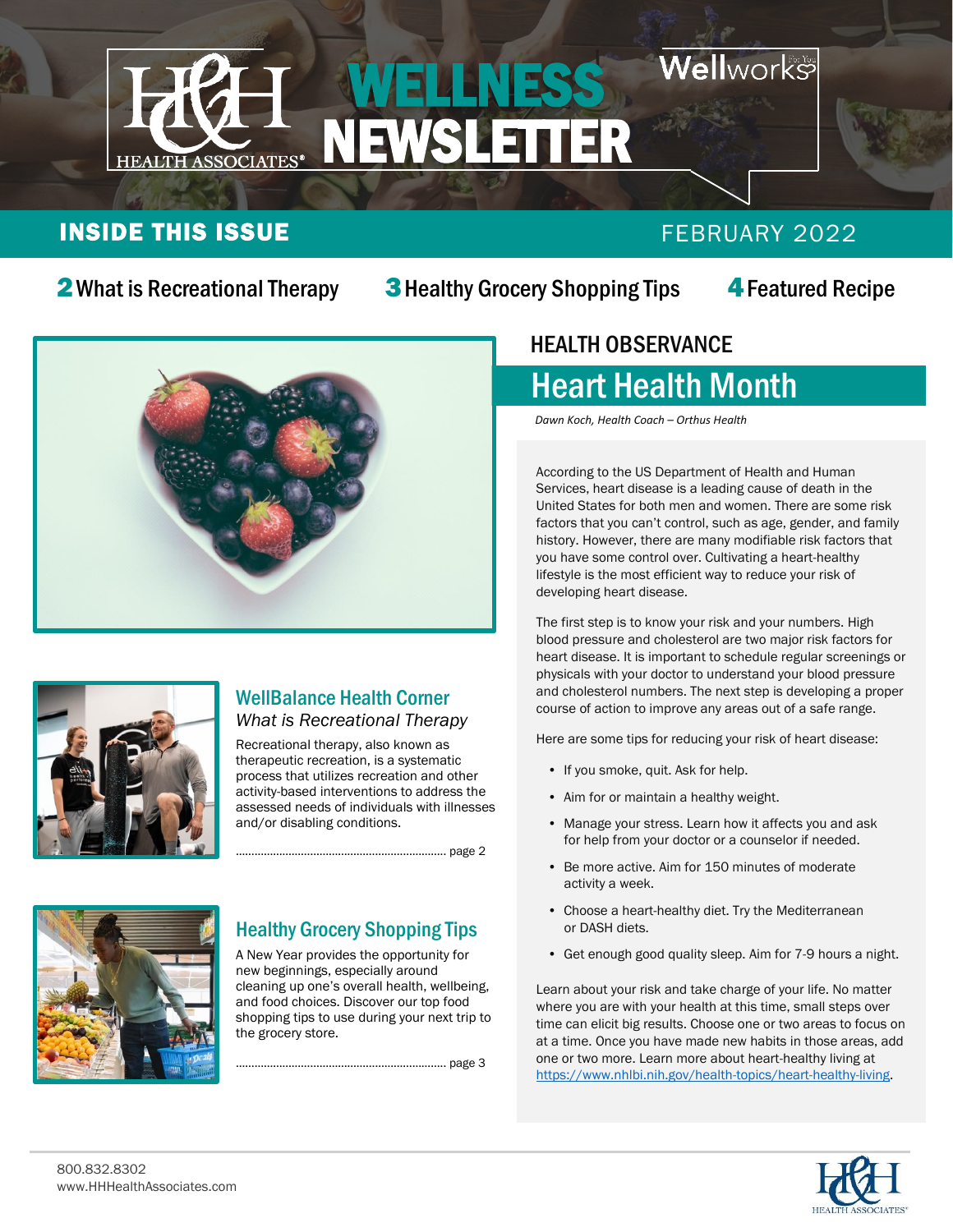

## What is Recreational Therapy

*Kellie Burke, Wellness Coordinator – Wellworks For You*

#### What is Recreational Therapy?

Recreational therapy, also known as therapeutic recreation, is a systematic process that utilizes recreation and other activity-based interventions to address the assessed needs of individuals with illnesses and/or disabling conditions. Further, Recreational Therapy is designed to restore, remediate, and rehabilitate a person's level of functioning and independence in life activities.

**Recreational Therapists (RTs)** provide activities and coping strategies to help individuals achieve and maintain optimal levels of independence, productivity, wellbeing, and quality of life.

#### How is Recreational Therapy Beneficial?

Recreational Therapy enhances participant outcomes and reduces healthcare costs by:

- Providing active, outcome-focused care which achieves results
- Enabling the generalization of skills developed in treatment to their home and community environments
- Reducing the effects of primary and secondary disabilities
- Providing treatment through cost-effective means such as in small and large group settings
- Serving as a cost-effective means to enhance or replace other more costly services
- Addressing the whole person with the focus on enhancing independent functioning within physical, social, cognitive, and emotional domains
- Training individuals to identify and utilize community resources that enable independent functioning
- Focusing on skills that carry over to everyday life and can make a difference in a person's quality of life
- Providing a wide range of cost-effective interventions and significant durability across an individual's lifespan

*Sources: <https://www.atra-online.com/page/AboutRecTherapy>*

# WelBalance HEALTH TIP CORNER

Physical wellbeing is about understanding the balance between your mind, body, and spirit.



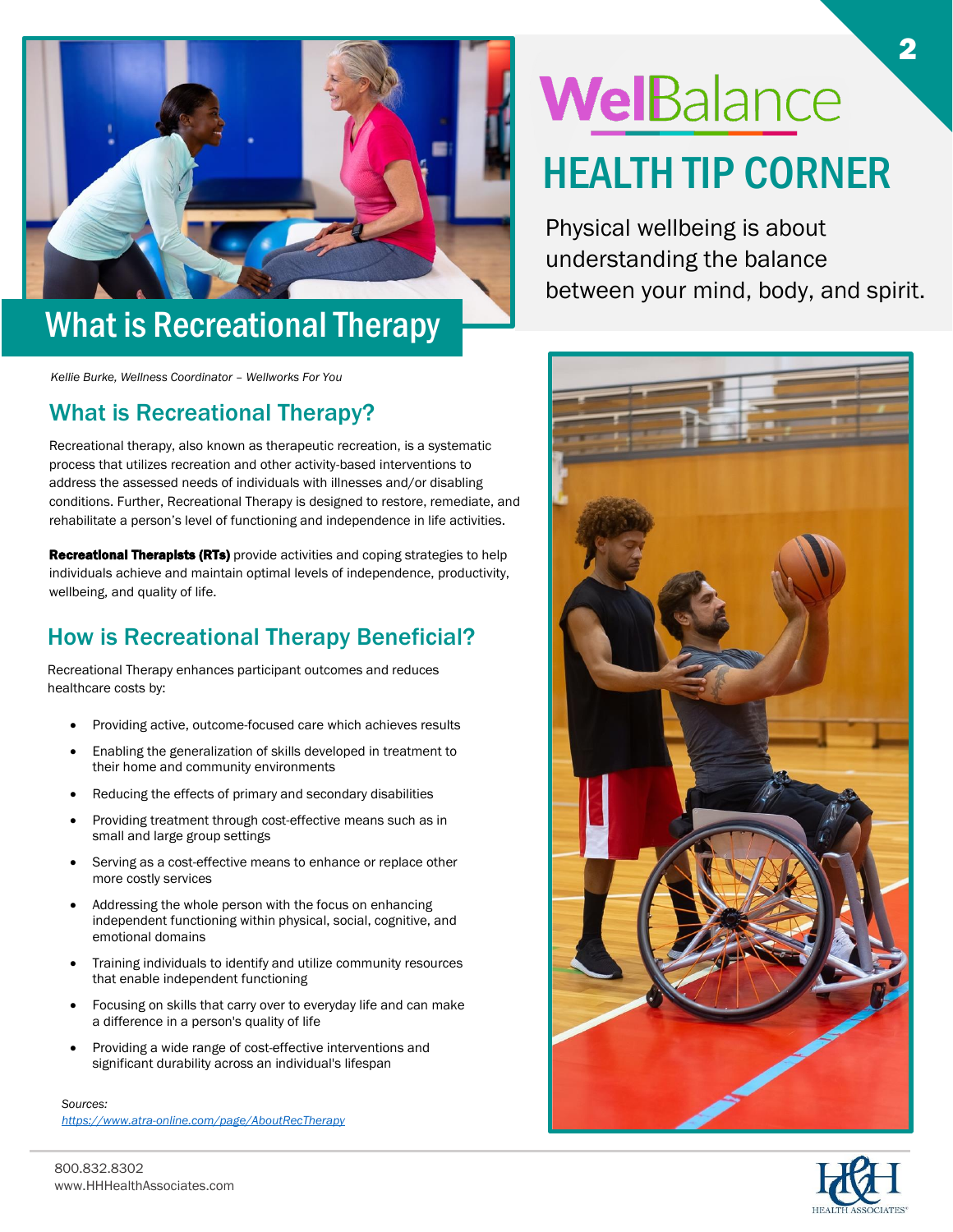

# Healthy Grocery

# Shopping Tips

*Cassidy Carre, Wellness Coordinator – Wellworks For You*

Proper nutrition is a discipline worth pursuing. However, for busy meals a week to keep your mindset happy! professionals on the move, finding a well-balanced meal can be a daunting and time-consuming task. Understanding what to consider when roaming the store will give you the confidence to make healthy decisions and break certain habits. Below are several tips to help you plan for a healthy, well-rounded trip to the grocery store while keeping in a balance of treats too!

#### Never go to the grocery store hungry!

If you go on an empty stomach, you are more vulnerable to putting things in your cart that may be a quick fix to satisfy your current craving. Eat a snack before going to avoid the temptation.

#### Go in with a game plan

Take time to make a list before you head to the store breaking down meals for the week to include breakfast, lunch, dinner, and snacks. After you brainstorm your meal prep, break down the meals by specific ingredients for each meal; i.e. chicken stir fry = chicken, broccoli, red peppers, brown rice, sesame seeds, onion, minced garlic, etc. This way you can categorize items by sections of the store to shop efficiently through the aisles.

#### Shop the perimeters of the store.

A great goal would be to shop primarily around the outer edges of the store for the bulk of your groceries since they contain the most wholesome items, such as your fruits, vegetables, fish, lean meats and whole grains. Last, make your way through the center aisles for pantry staples like spices, nuts, olive oil, dry pasta, oatmeal, jarred tomato sauce, or frozen fruits.

#### Shop with the season.

Learning what produce is in season when you shop will provide a better-quality selection, be less expensive, and align you with what nature intended for your body! See a seasonal list by The American Heart Association: seasonal fruits and vegetables.

#### Frozen and canned options.

If fresh produce isn't an option, finding your way into the freezer aisle for fruits and vegetables is the next best thing. Frozen fruit can be easily thrown into a blender for a nutrient-dense smoothie. As for canned fruits and vegetables, search for ones stored in either water or their juice to avoid unnecessary additives and sweeteners.

#### Treat Yourself!

The best thing you can do is crowd your plate with more wholesome options. However, you don't have to deprive yourself of things you enjoy. Instead, try to find a balance by adding in a few treat snacks or splurging on 1-2 treat

#### Try a new healthy recipe.

Menu planning can get a bit boring after you've filtered through your tried-and-true recipes, which then may lead to the temptation to order take-out or fast food. Try a new recipe once a week or bi-weekly to spice up your menu. New recipes will bolster your weekly menu and bring a variety to your overall diet.

#### Order grocery pick up or delivery!

As a modern-day convenience, we can now order groceries online with options for same-day delivery or pick-up. This is not only a huge time saver, but will also encourage you to stick to that original shopping list and not be tempted to add in-store extras! Try adjusting your shopping trips to be both in-store and online to see which works better for your health goals.

*Sources: [9 Grocery Shopping Tips | American Heart Association](https://www.heart.org/en/healthy-living/healthy-eating/cooking-skills/shopping/grocery-shopping-tips)*